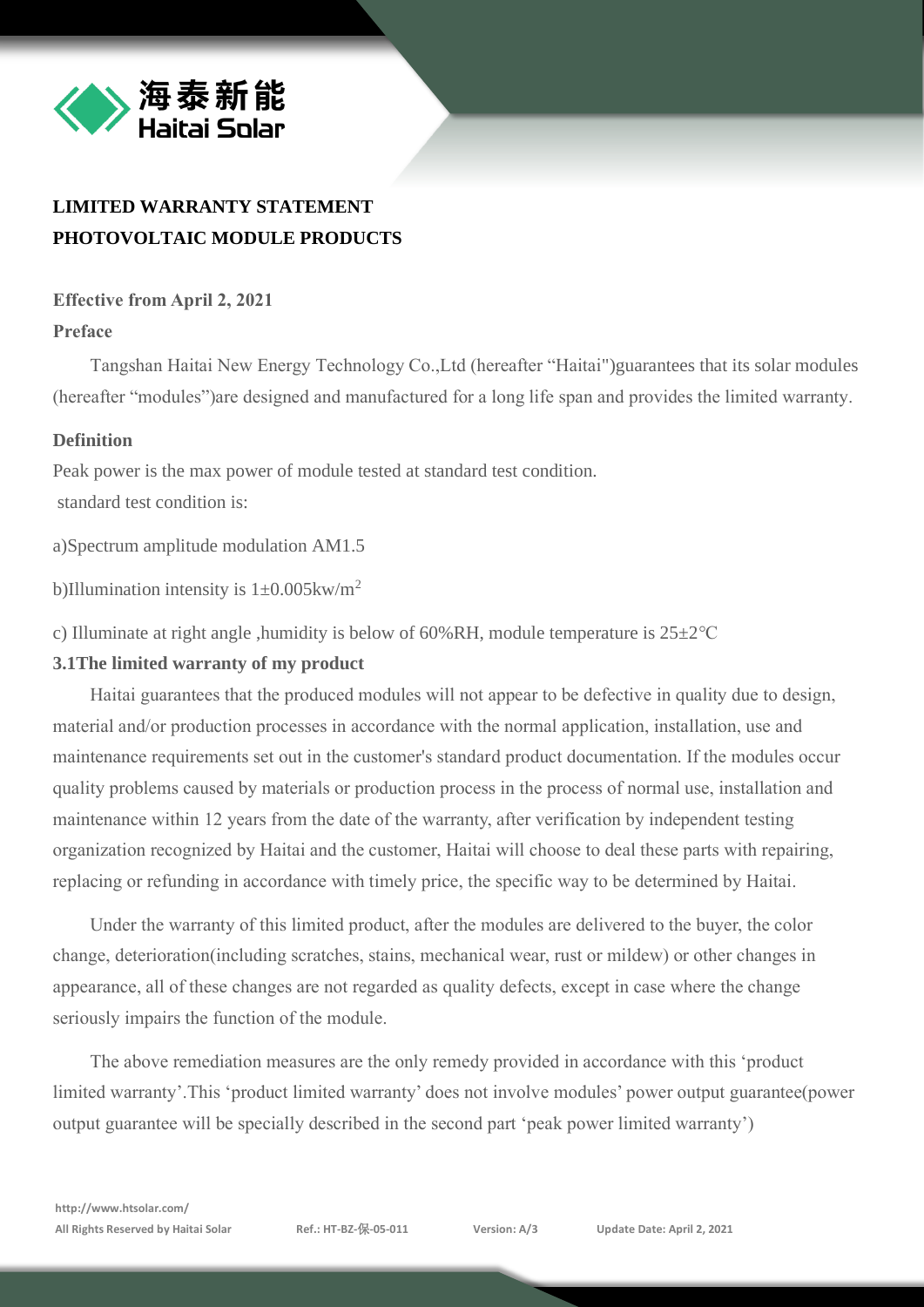

## **3.2Peak power limited warranty**

3.2.1Haitai guarantees that: within 25 years of the single-glass product insurance, if the modules are tested under the standard test conditions(AM1.5 spectrum, irradiance 1000 w/m2, temperature 25℃), the loss of the modules' nominal power in the relevant product data will be not more than:

3.2.1.1Monocrystalline single-glass module: for the single glass PV module with 156.75mm size monocystalline cell, the power attenuation is 2.5% in the first year from the start date of warranty, and the average annual power attenuation is not more than 0.6% from the second year to the 25th year, and the actual power output is not less than 83.1% of the nominal power at the end of the 25th year; For single glass PV modules with perc monocystalline cells of 158.75mm and above, the power attenuation is 2% in the first year from the start date of warranty, and the average annual power attenuation is not more than 0.55% from the second year to the 25th year. By the end of the 25th year, the actual power output is not less than 84.8% of the nominal power;

3.2.1.2Polycrystalline single glass module: the power attenuation is 2.5% in the first year from the start date of warranty, and the average annual power attenuation is not more than 0.6% from the second year to the 25th year. By the end of the 25th year, the actual power output is not less than 83.1% of the nominal power.

3.2.2Haitai guarantees that: within 30 years of the P-type double-glass product insurance, if the modules are tested under the standard test conditions(AM1.5 spectrum, irradiance 1000 w/m2, temperature 25℃), the loss of the modules' nominal power in the relevant product data will be not more than:

3.2.2.1Monocrystalline double glass module: for the double glass PV module with 156.75mm Monocrystalline cell, the power attenuation is 2.5% in the first year from the start date of warranty, and the average annual power attenuation is not more than 0.5% from the second year to the 30th year, and the actual power output is not less than 83% of the nominal power at the end of the 30th year; For the double glass PV modules with perc monocrystalline cells of 158.75mm and above, the power attenuation is 2% in the first year from the start date of warranty, and the average annual power attenuation is not more than 0.45% from the second year to the 30th year. By the end of the 30th year, the actual power output is not less than 84.95% of the nominal power;

3.2.2.2Polycrystalline double glass module: the power attenuation is 2.5% in the first year from the start date of warranty, and the average annual power attenuation is not more than 0.5% from the second year to the 30th year. By the end of the 30th year, the actual power output is not less than 83% of the nominal power.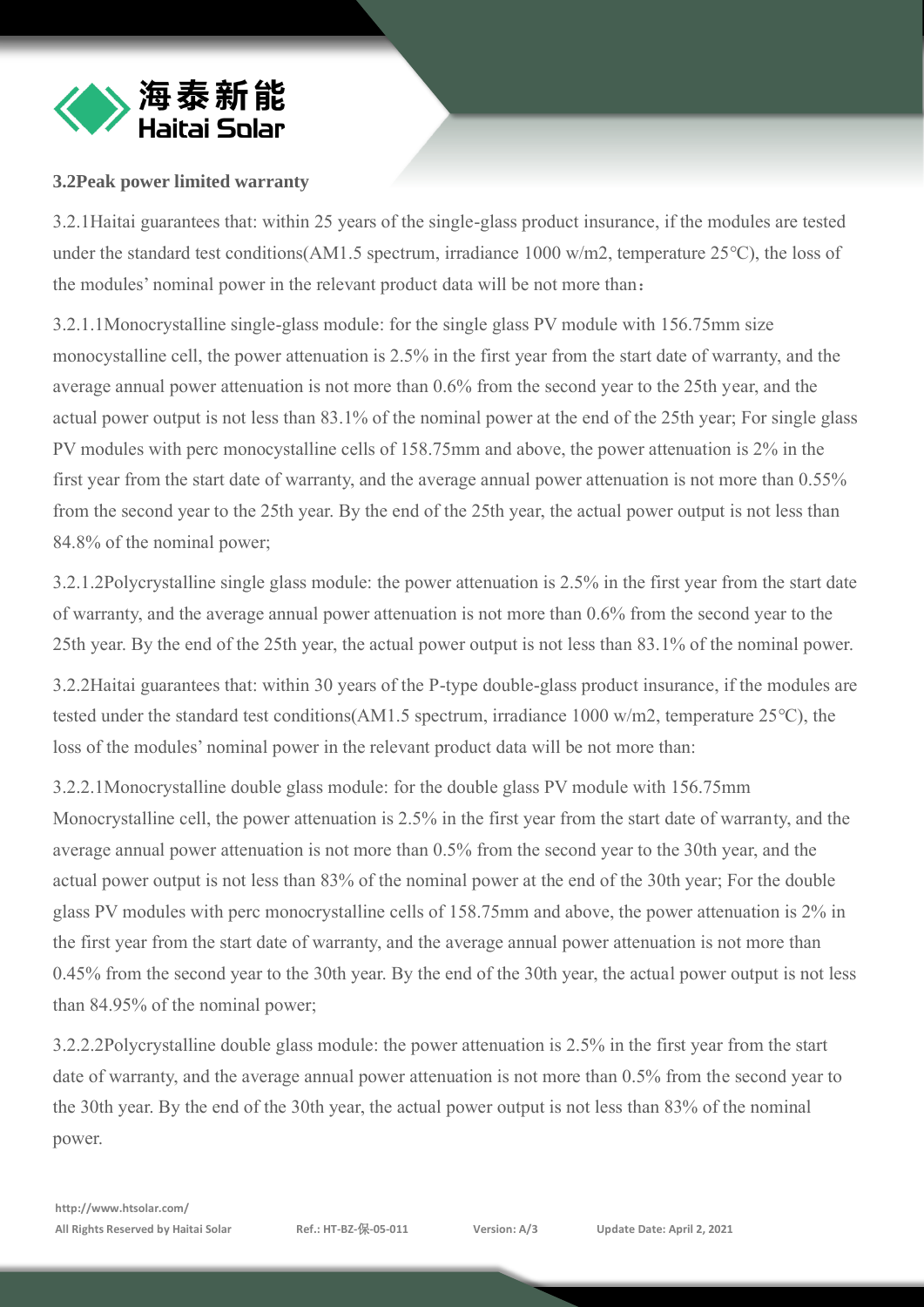

3.2.3 Within 30 years of the N-type double-glass product insurance, if the modules are tested under the standard test conditions(AM1.5 spectrum, irradiance 1000 w/m2, temperature 25℃), the loss of the modules' nominal power in the relevant product data will be not more than:

N-type double-glass mono-crystalline solar modules: the power loss does not more than 1% in the first year, Thereafter, the output power decreases linearly every year. After 30 years of the product insurance, the output power does not less than 80% of nominal power.

The confirmation of the actual output power of the module must follow the IEC60904's standard test conditions. And it is tested by the third party's own tester of calibration standard module for testing, or verification by testing organization mutually recognized by Haitai and the customer to determine that the power loss is due to the materials or production process reasons, which can be attributed to Haitai's defect.

It is determined that if the actual output power of the module is lower than the guaranteed value in this limited power guarantee, and it was confirmed by Haitai that it was caused by module material or production process, Haitai will compensate for the loss of power by providing additional modules to the buyer, or by repairing, replacing or compensating them economically. The specific way will be decided by Haitai

#### **3.3 Warranty exclusions and limitations**

3.3.1 Claim for compensation should submit in written form to Haitai within warranty,and must not exceed the last day of warranty period.

3.3.2 The limited product warranty and Peak power's limited warranty are not applicable to the following conditions:

 $(1)$  Do not store and transport according to the advice or instructions of Haitai, or change the packaging method, and use improper transportation tools;

 $(2)$  Fail to follow the installation manual of Haitai;

(3)Abuse, misuse and improperly operate;

 $(4)$  The existence of defects or damage is caused by improper installation or debugging, excessive external force or improper operation done by the buyer or the third party, especially by the end customer or the system installer;

 $(5)$  The maintenance, modification or any service performed by the personnel unauthorized and unapproved by Haitai;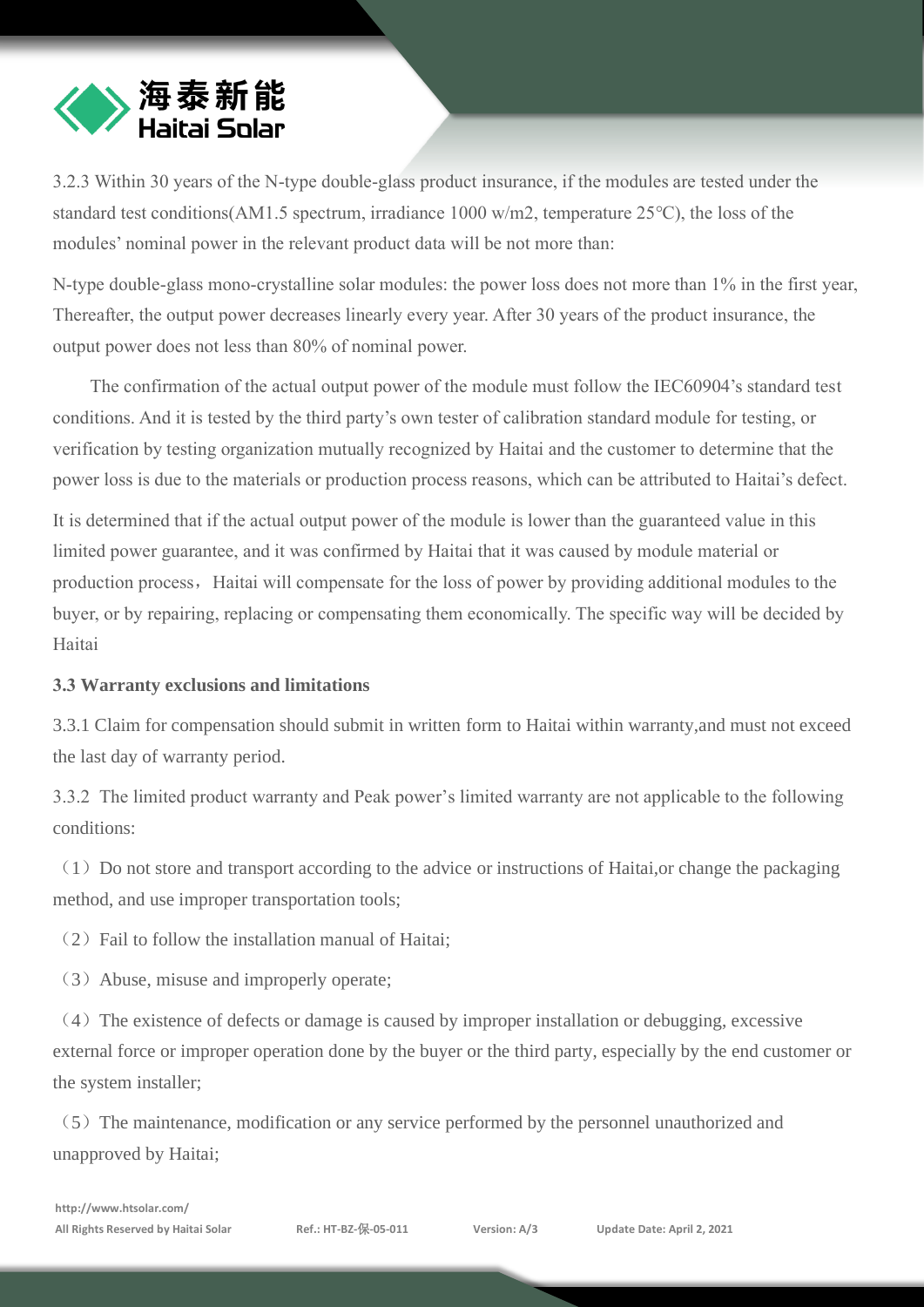

 $(6)$  The power loss or other defects are due to pollution or sand, soil, moss or rust, chemical reactions;

 $(7)$  The defects or damage are caused by the installation on the moving objects such as cars, ships, and so on but except for the PV tracking system.

 $(8)$  There are defects in the building where the modules are installed.

 $(9)$  The serial number of the module is tampered, removed or difficult to recognize;

 $(10)$  The use of module infringes on the intellectual property of Haitai or the third parties (such as patent, trademark).

3.3.3 Under the limited product warranty and Peak power's limited warranty , any charge of installing、 removing and reinstalling also exclusive of charge for customs liquidation and return of module should be settled through both parties' friendly negotiation.

## **3.4 The carry-out of guarantee**

Customer shall immediately notify to Haitai by mail to address of Haitai in written form or send emails or fax if customer have any reasonable claim that conforms to the guarantee. Customer shall supply evidence of claim for compensation, related serial number and date of purchase together with this notification.

Haitai does not accept the module returned without the previous written notice.

The buyer shall lodge a claim within three months after learning the situation.

## **3.5 [Transferability](https://cn.bing.com/dict/search?q=transferability&FORM=BDVSP6&mkt=zh-cn)**

Terms in this quality guarantee are cover to final product user, and can transfer the possession to any follow-up owner at the condition of having no change of mounting position, suffice to prove of inheriting or making over.

## **3.6 Independent validity of the terms**

If any part of this quality guarantee is identified to be invalid, failure, or can not carry out, or part of the terms is invalid, failure, or can not carry out by someone or at some condition, these conditions have no influence of validity of other part in this quality guarantee or the whole quality guarantee. Under the circumstances, In this case, the applicability of the other parts or other terms of the guarantee or the whole guarantee is deemed to be independent and valid.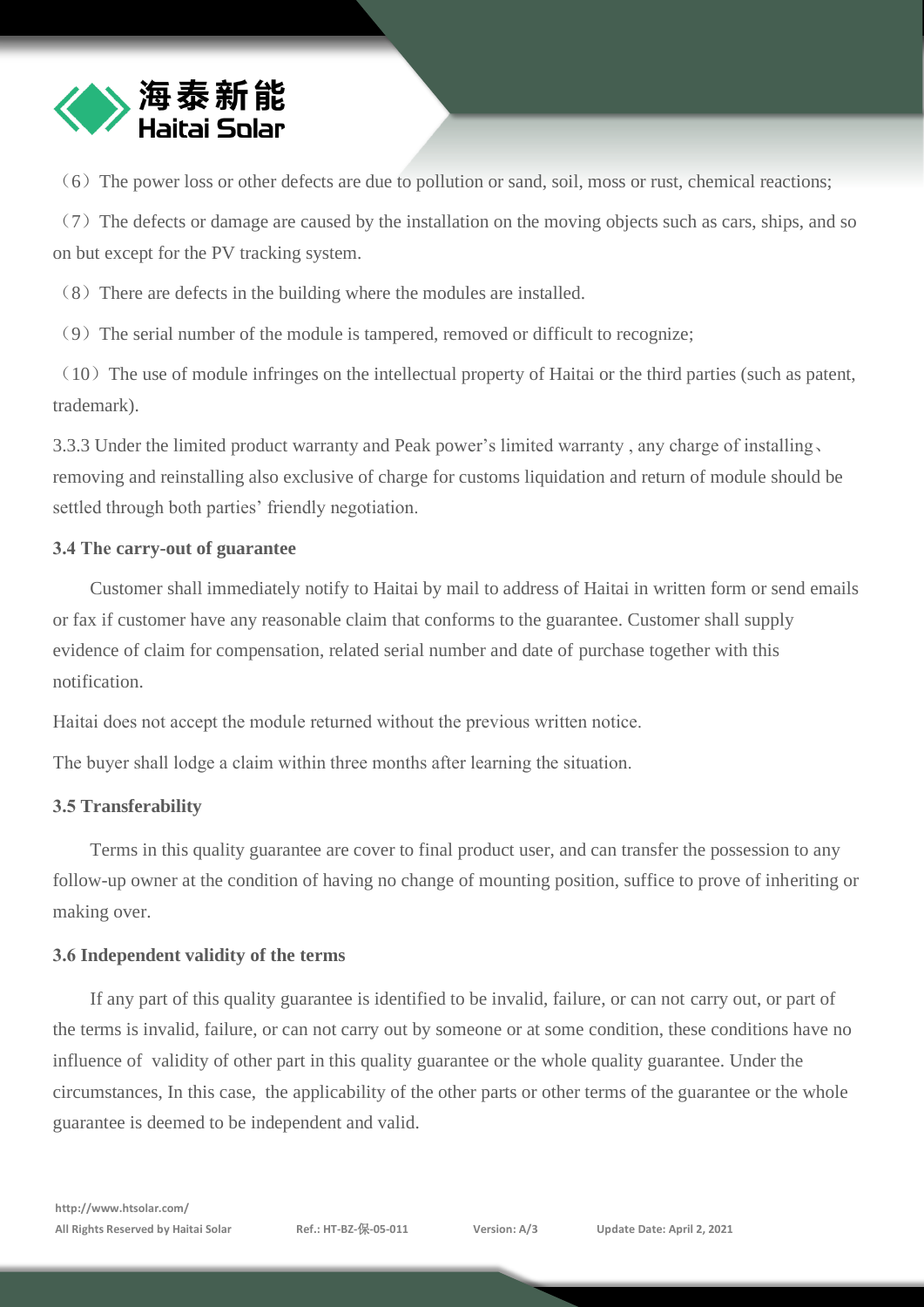

#### **3.7Dispute resolution**

If there is a dispute over the warranty claims about the technology and so on, the final judgment shall be made by the inspection agency jointly recognized by both parties.

The resulting expenses shall be borne by the losing party.

If there is any disagreement over the product limited warranty or controversy associated with this product limited warranty, the customer should put forward the agreement within in the three months after its appearance for the convinance of screening of the problem.

## **3.8 Change**

Service, change, supply extra module will not make recalculate of guarantee period, and does not make extend application of this guarantee. Module after changed are owned by Haitai. If we have stop production of problematical module when claiming happen, Haitai can choose other type of PV module(different sizes,colour, shape or power) , whether it is a new brand or the original brand.

Haitai holds the ownership of the replaced module.

### **3.9 The starting date of the warranty**

Compared with the date on which the module is delivered to the buyer or 60 days after which the module is shipped from the Haitai's factory , the earlier date of the two is the starting date of the product limited warranty.

#### **3.10 Force majeure**

Caused by fire, flood, snowstorm, typhoon, thunder, natural disaster, change of public policy,terrorism, war, riot, strike, and other unforeseeable circumstances out of the range of the influence of Haitai, terms of sale, fail to perform or delay in performance, Haitai have no responsibility to terminal clients and third party in any way.

#### **3.11 Disclaimer**

The limited warranty described above is exclusive and supersedes all other warranties expressed or implied, including but not limited to warranties of merchantability or fitness for a particular purpose, and all other obligations of Haitai, but Haitai party's written agreement promises the above additional guarantee or liability. Some jurisdictions have limited or no warranty disclaimers, so the above may not apply.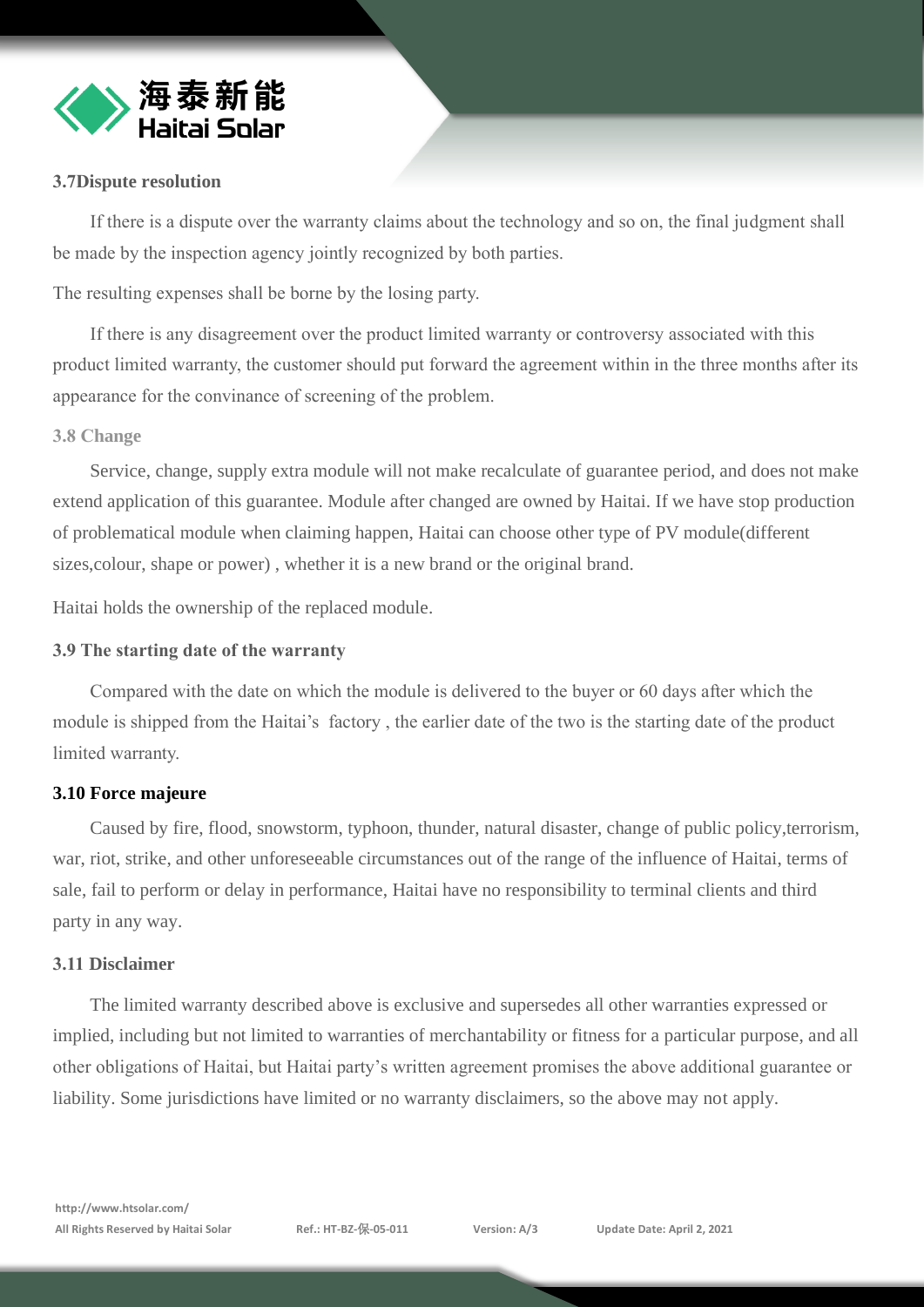

Limitation of Liability (Limitation of Liability): In the maximum extent permitted by applicable laws, Haitai does not take any responsibility towards casualties and property losses or any other losses and damages caused by its products and their use due to its product quality problems. Subject to the maximum extent permitted by applicable law, Haitai shall not be liable for any loss of profits, loss of use,equipment outages, or any incidental and special losses and others damages caused by or in connection with the product, other than those caused by the customer due to its product quality or by the third party in the name of the customer, even if Haitai has been informed of the possibility of such losses.

To the maximum extent permitted by applicable law, Haitai's cumulative compensation for damage or other defects, if any, shall not exceed the price paid by the customer when purchasing the product. The client's agreement that the above limitation of liability (limitation of liability) is a necessary part of the agreement between the parties, if the limited liability scope is not defined, the price of the product will be very different. Some jurisdictions restrict or disclaim disclaimer, so the above rules may not apply to certain clients.

#### **3.12 Note**

This limited warranty is according to the law of P.R.C.

All explanation rights belong to Tangshan Haitai New Energy Technology Co.,Ltd

Our goods come with guarantees that cannot be excluded under the Australian Consumer Law. You are entitled to a replacement or refund for a major failure and compensation for any other reasonably foreseeable loss or damage. You are also entitled to have the goods repaired or replaced if the goods fail to be of acceptable quality and the failure does not amount to a major failure.

Tangshan Haitai New Energy Technology Co.,Ltd Website: [Http://www.htsolargroup.com](http://www.htsolargroup.com/) Contact person: Jiwei L[i](mailto:lijiwei@htsolargroup.com) [Email:lijiwei@htsolargroup.co](mailto:lijiwei@htsolargroup.com)m Telephone:+86 315 505 1826

Address:No.88 Haomen Road,Yutai Industrial Park Yutian County,Tangshan City,Hebei P.R.China